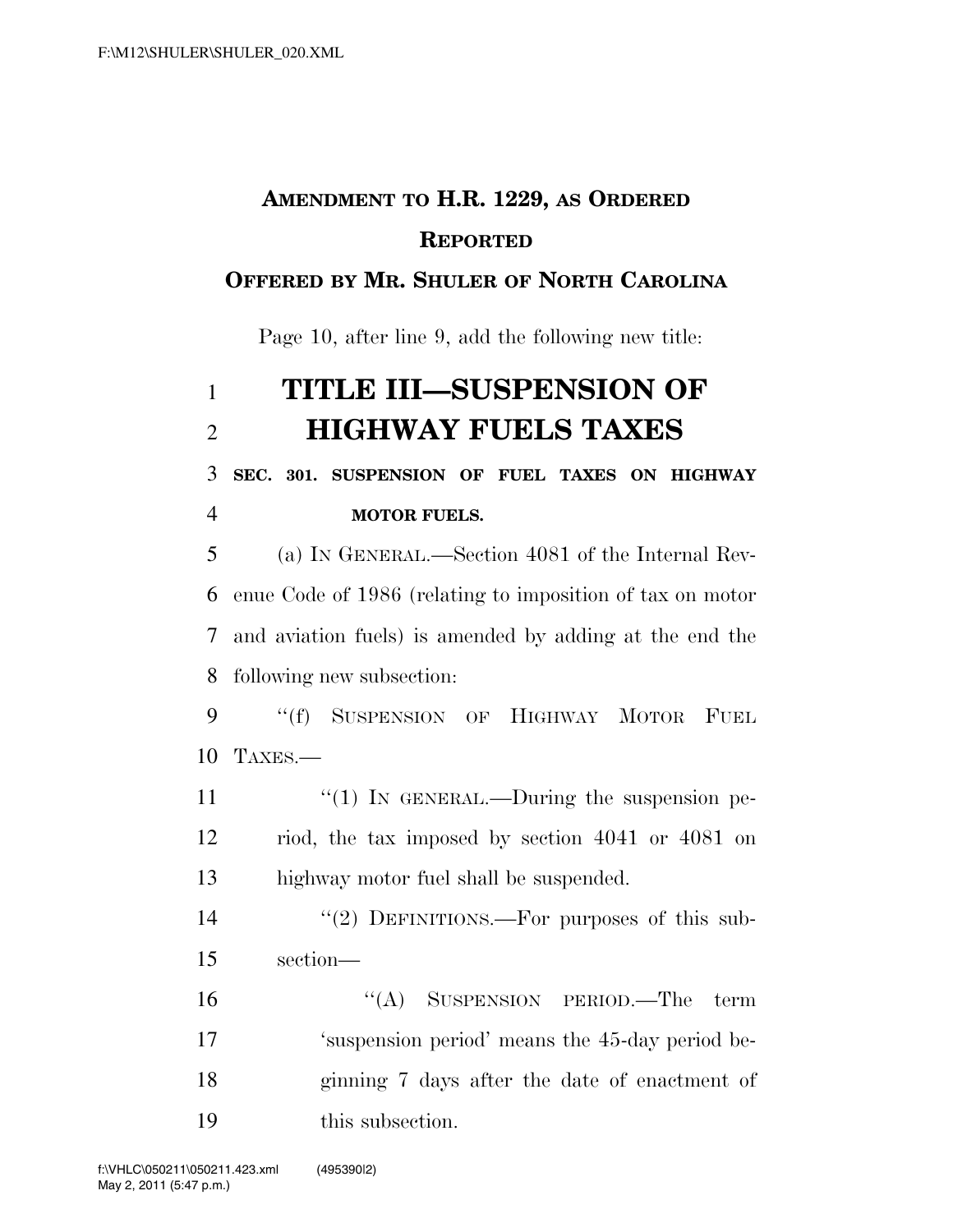$\mathfrak{D}$ 

1 "'(B) HIGHWAY MOTOR FUEL.—The term 'highway motor fuel' means any fuel subject to tax under section 4041 or 4081 other than aviation gasoline and aviation-grade kerosene.''. (b) MAINTENANCE OF TRUST FUNDS DEPOSITS; AMOUNTS APPROPRIATED TO TRUST FUNDS TREATED AS TAXES.—

 (1) IN GENERAL.—There is hereby appro- priated (out of any money in the Treasury not other- wise appropriated) to each trust fund which would (but for this subsection) receive reduced revenues as a result of a suspension in a rate of tax by reason of section 4081(f)(1) of the Internal Revenue Code of 1986 (as added by this section) an amount equal to such reduction in revenues. Amounts appropriated by the preceding sentence to any trust fund—

 (A) shall be transferred from the general fund at such times and in such manner as to replicate to the extent possible the transfers which would have occurred had subsection (a) not been enacted, and

 (B) shall be treated for all purposes of Federal law as taxes received under the appro- priate section referred to in such section  $4081(f)(1)$ .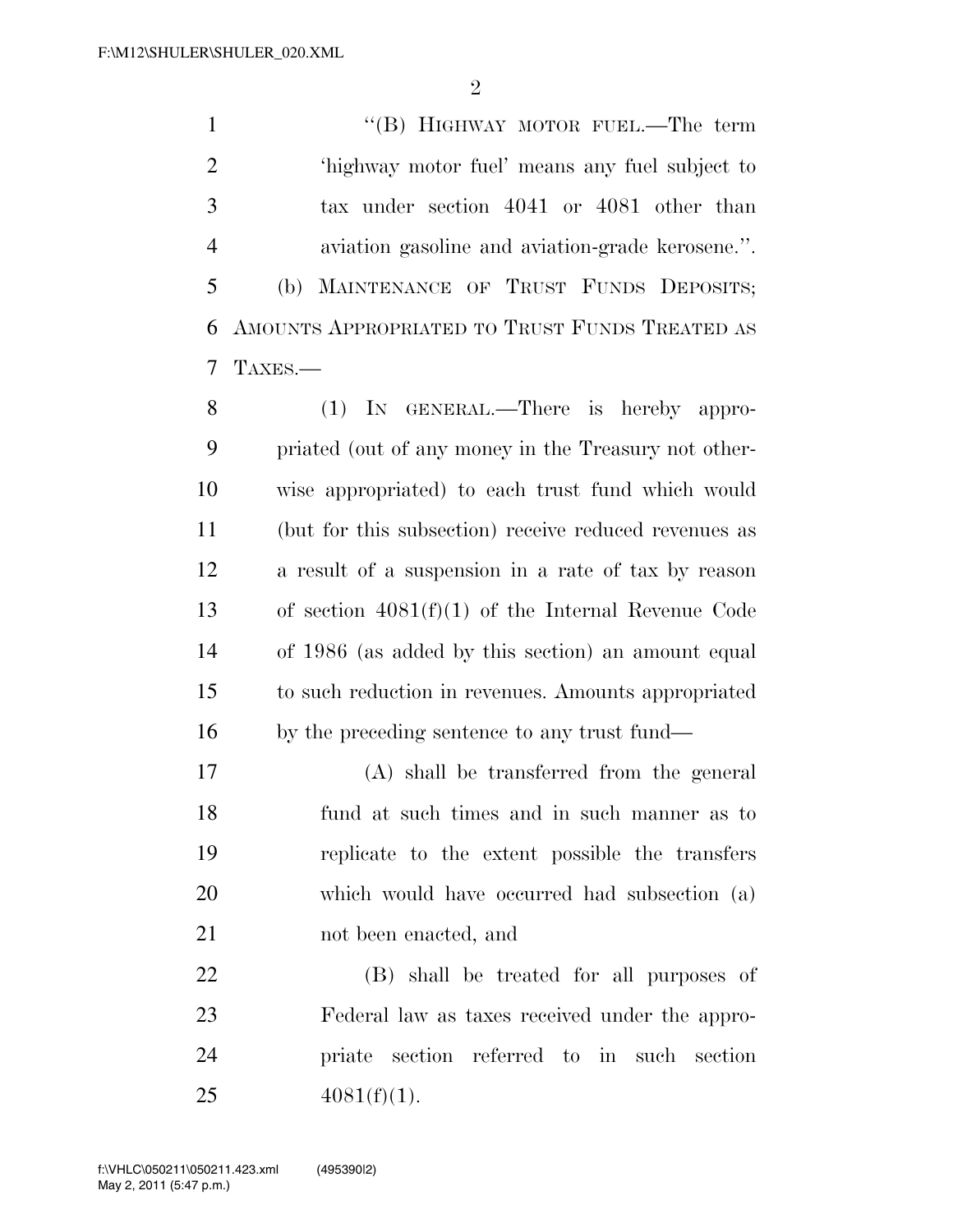(2) MITIGATION OF POTENTIAL IMPACT ON TRUST FUNDS.—Appropriations by paragraph (1) shall include such amounts as are necessary to miti- gate potential impacts on such trust funds due to in- curring costs associated with such reduction in reve-nues.

 (c) CONSUMERS TO BENEFIT FROM SUSPENSION.— It is the sense of Congress that consumers should imme- diately receive the benefit of the 18.4 cents per gallon tax reduction by reason of the amendment made by section (a).

 (d) EFFECTIVE DATE.—The amendment made by this section shall take effect on the date of the enactment of this Act.

(e) FLOOR STOCK REFUNDS.—

(1) IN GENERAL.—If—

 (A) before the tax suspension date, tax has been imposed under section 4081 of the Inter- nal Revenue Code of 1986 on any highway motor fuel, and

 (B) on such date such fuel is held by a dealer and has not been used and is intended for sale,

 there shall be credited or refunded (without interest) to the person who paid such tax (hereafter in this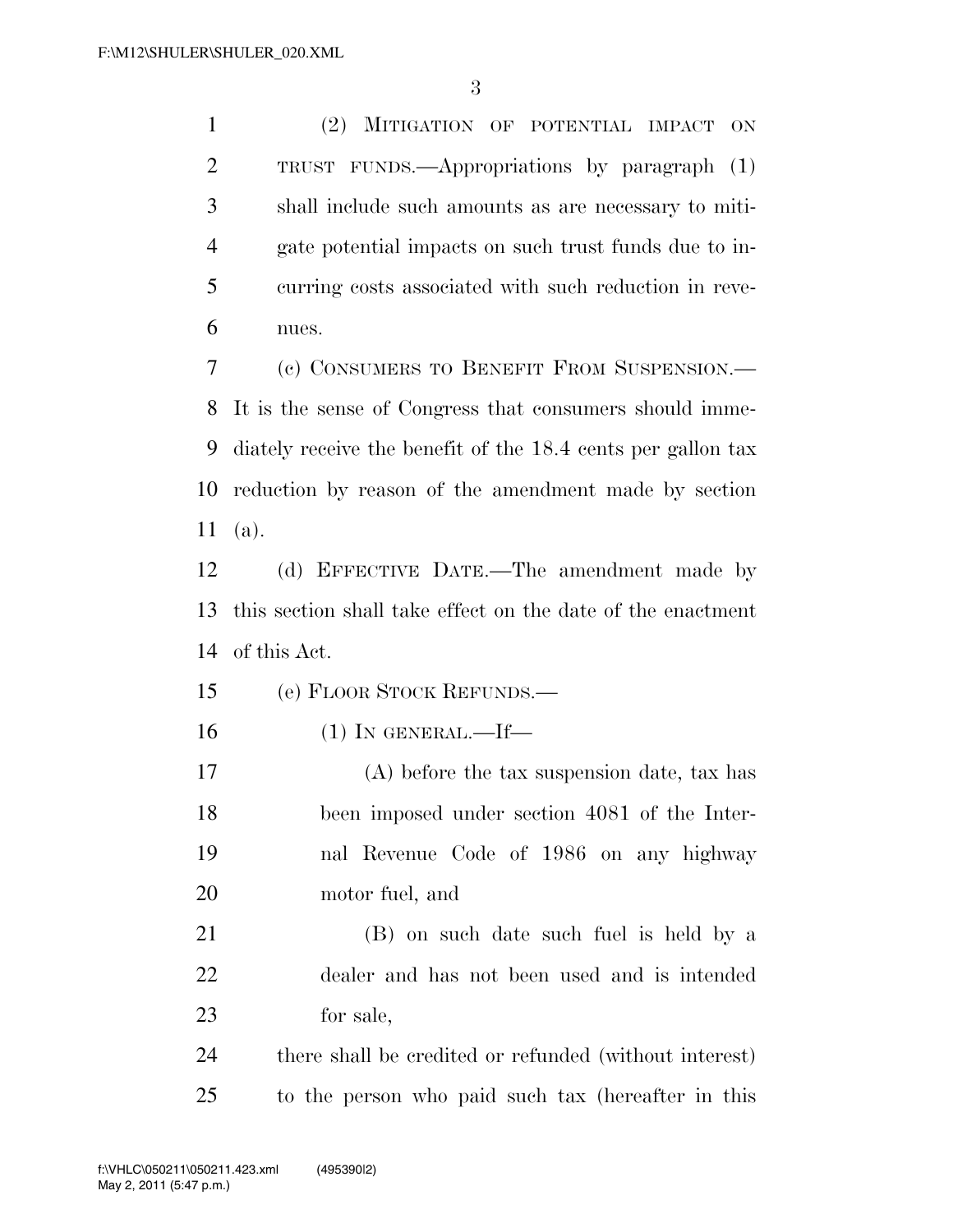subsection referred to as the ''taxpayer'') an amount equal to the excess of the tax paid by the taxpayer over the tax which would be imposed on such fuel had the taxable event occurred on such date. (2) TIME FOR FILING CLAIMS.—No credit or re- fund shall be allowed or made under this subsection unless— (A) claim therefor is filed with the Sec- retary of the Treasury before the date which is 6 months after the tax suspension date based on a request submitted to the taxpayer before the date which is 3 months after the tax sus- pension date by the dealer who held the high- way motor fuel on such date, and (B) the taxpayer has repaid or agreed to repay the amount so claimed to such dealer or has obtained the written consent of such dealer to the allowance of the credit or the making of the refund. (3) EXCEPTION FOR FUEL HELD IN RETAIL 21 STOCKS.—No credit or refund shall be allowed under this subsection with respect to any highway motor fuel in retail stocks held at the place where intended to be sold at retail.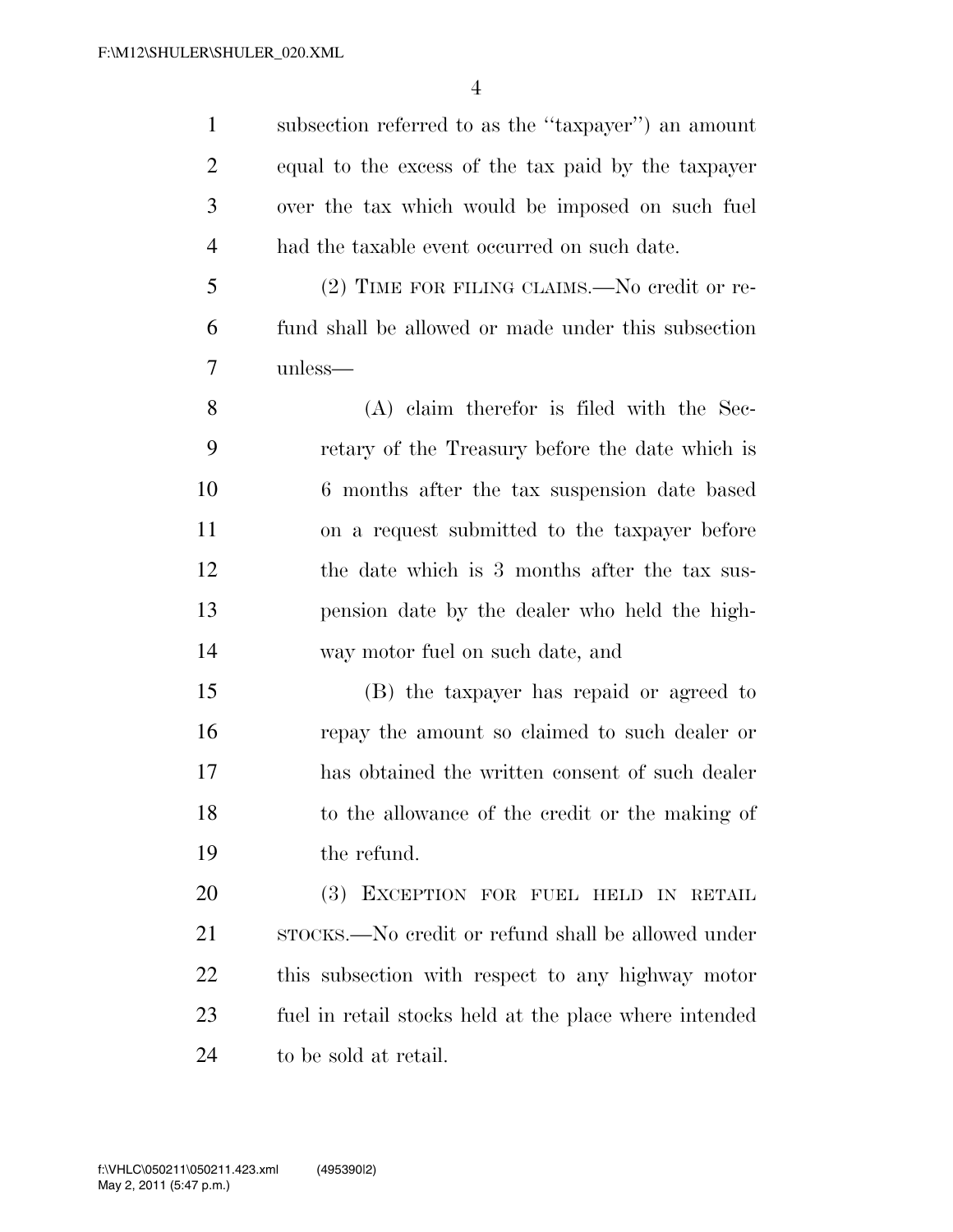(4) DEFINITIONS.—For purposes of this sub-section—

| 3              | (A) TAX SUSPENSION DATE.—The term              |
|----------------|------------------------------------------------|
| $\overline{4}$ | "tax suspension date" means the first day of   |
| 5              | any suspension period in effect under section  |
| 6              | $4081(f)$ of the Internal Revenue Code of 1986 |
| 7              | (as added by subsection (a) of this section).  |

 (B) OTHER TERMS.—The terms ''dealer'' and ''held by a dealer'' have the respective meanings given to such terms by section 6412 of such Code.

 (5) CERTAIN RULES TO APPLY.—Rules similar to the rules of subsections (b) and (c) of section 6412 of such Code shall apply for purposes of this subsection.

(f) FLOOR STOCKS TAX.—

 (1) IMPOSITION OF TAX.—In the case of any highway motor fuel which is held on the tax restora- tion date by any person, there is hereby imposed a floor stocks tax equal to the excess of the tax which would be imposed on such fuel had the taxable event occurred on such date over the tax (if any) pre- viously paid (and not credited or refunded) on such fuel.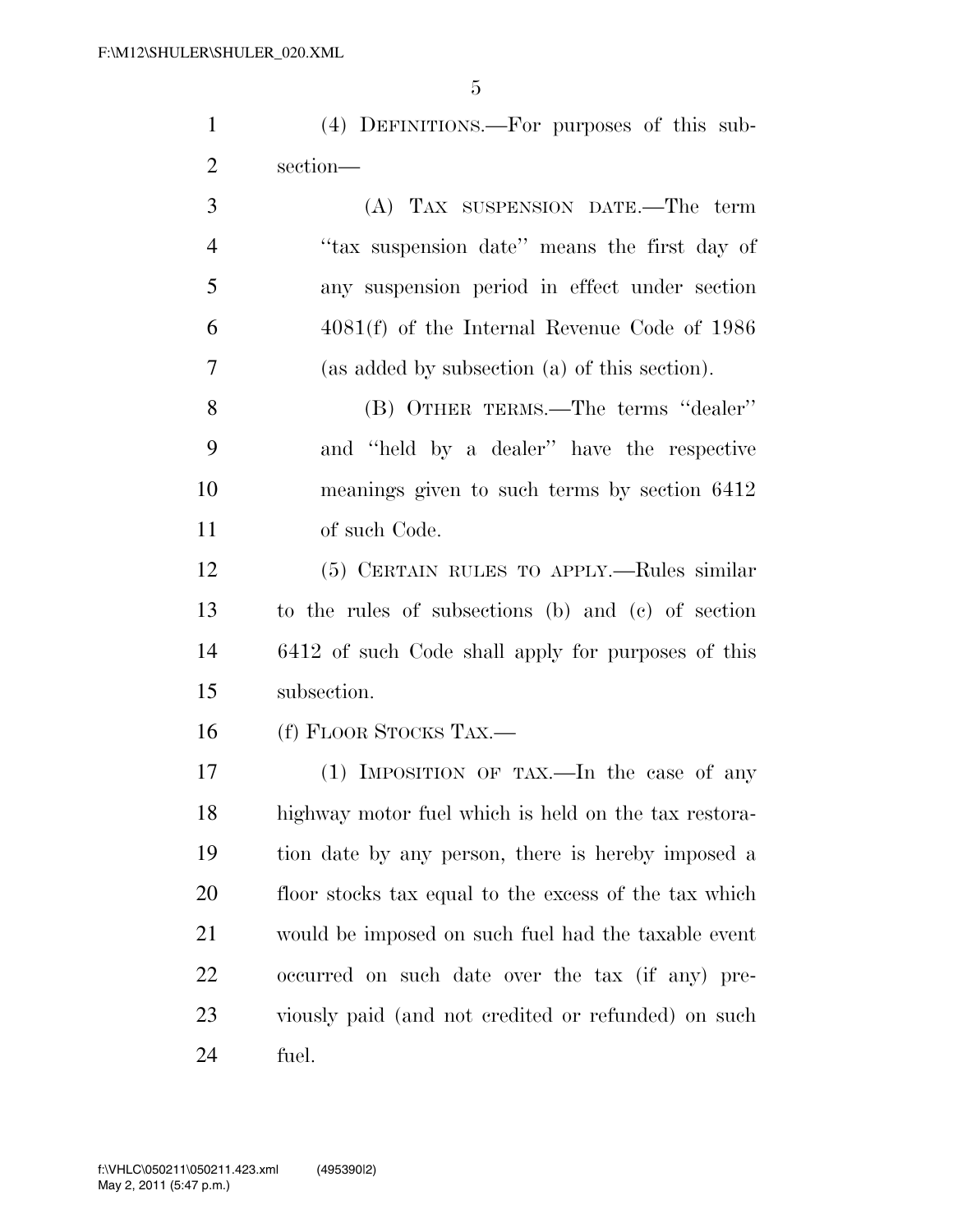| $\mathbf{1}$   | (2) LIABILITY FOR TAX AND METHOD OF PAY-          |
|----------------|---------------------------------------------------|
| $\overline{2}$ | MENT.                                             |
| 3              | (A) LIABILITY FOR TAX.—The<br>person              |
| $\overline{4}$ | holding highway motor fuel on the tax restora-    |
| 5              | tion date to which the tax imposed by para-       |
| 6              | $graph(1)$ applies shall be liable for such tax.  |
| $\overline{7}$ | (B) METHOD OF PAYMENT.—The tax im-                |
| 8              | posed by paragraph (1) shall be paid in such      |
| 9              | manner as the Secretary shall prescribe.          |
| 10             | (C) TIME FOR PAYMENT.—The tax im-                 |
| 11             | posed by paragraph (1) shall be paid on or be-    |
| 12             | fore the 45th day after the tax restoration date. |
| 13             | (3) DEFINITIONS.—For purposes of this sub-        |
| 14             | section-                                          |
| 15             | (A) TAX RESTORATION DATE.—The term                |
| 16             | "tax restoration date" means the first day after  |
| 17             | the end of the suspension period (as defined in   |
| 18             | section 4081(f) of the Internal Revenue Code of   |
| 19             | 1986).                                            |
| 20             | (B) HIGHWAY MOTOR FUEL.—The term                  |
| 21             | "highway motor fuel" has the meaning given to     |
| 22             | such term by section $4081(f)$ of such Code.      |
| 23             | (C)<br>HELD BY A PERSON.—A highway                |
| 24             | motor fuel shall be considered as held by a per-  |
| 25             | son if title thereto has passed to such person    |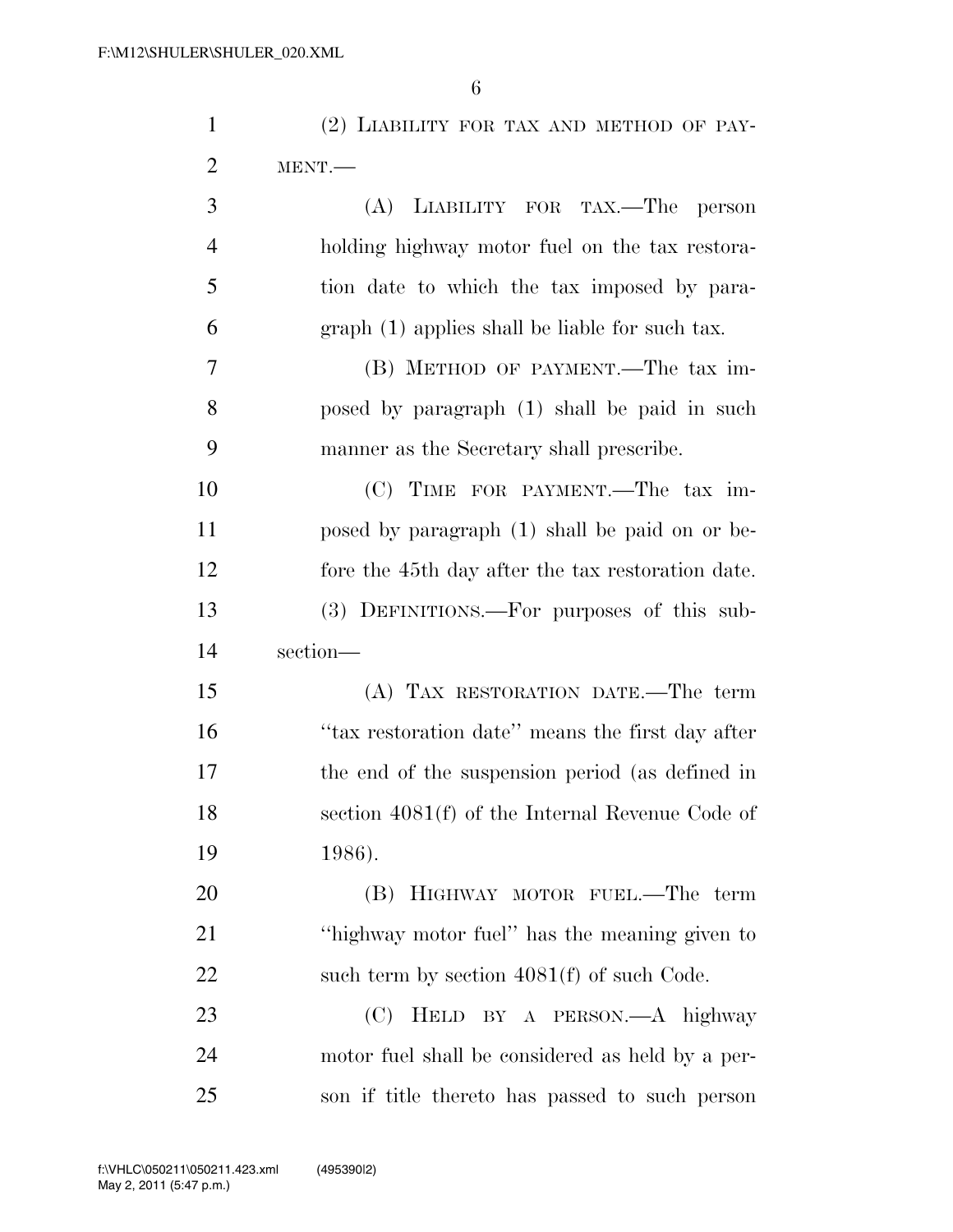| $\mathbf{1}$   | (whether or not delivery to the person has been     |
|----------------|-----------------------------------------------------|
| $\overline{2}$ | made).                                              |
| 3              | (D) SECRETARY.—The term "Secretary"                 |
| $\overline{4}$ | means the Secretary of the Treasury or the          |
| 5              | Secretary's delegate.                               |
| 6              | (4) EXCEPTION FOR EXEMPT USES.—The tax              |
| 7              | imposed by paragraph (1) shall not apply to any     |
| 8              | highway motor fuel held by any person exclusively   |
| 9              | for any use to the extent a credit or refund of the |
| 10             | tax is allowable for such use.                      |
| 11             | (5) EXCEPTION FOR CERTAIN AMOUNTS OF                |
| 12             | FUEL.                                               |
| 13             | $(A)$ In GENERAL.—No tax shall be im-               |
| 14             | posed by paragraph (1) on any highway motor         |
| 15             | fuel held on the tax restoration date by any per-   |
| 16             | son if the aggregate amount of such highway         |
| 17             | motor fuel held by such person on such date         |
| 18             | does not exceed $2,000$ gallons. The preceding      |
| 19             | sentence shall apply only if such person submits    |
| 20             | to the Secretary (at the time and in the manner     |
| 21             | required by the Secretary) such information as      |
| 22             | the Secretary shall require for purposes of this    |
| 23             | subparagraph.                                       |
| 24             | (B) EXEMPT FUEL.—For purposes of sub-               |

paragraph (A), there shall not be taken into ac-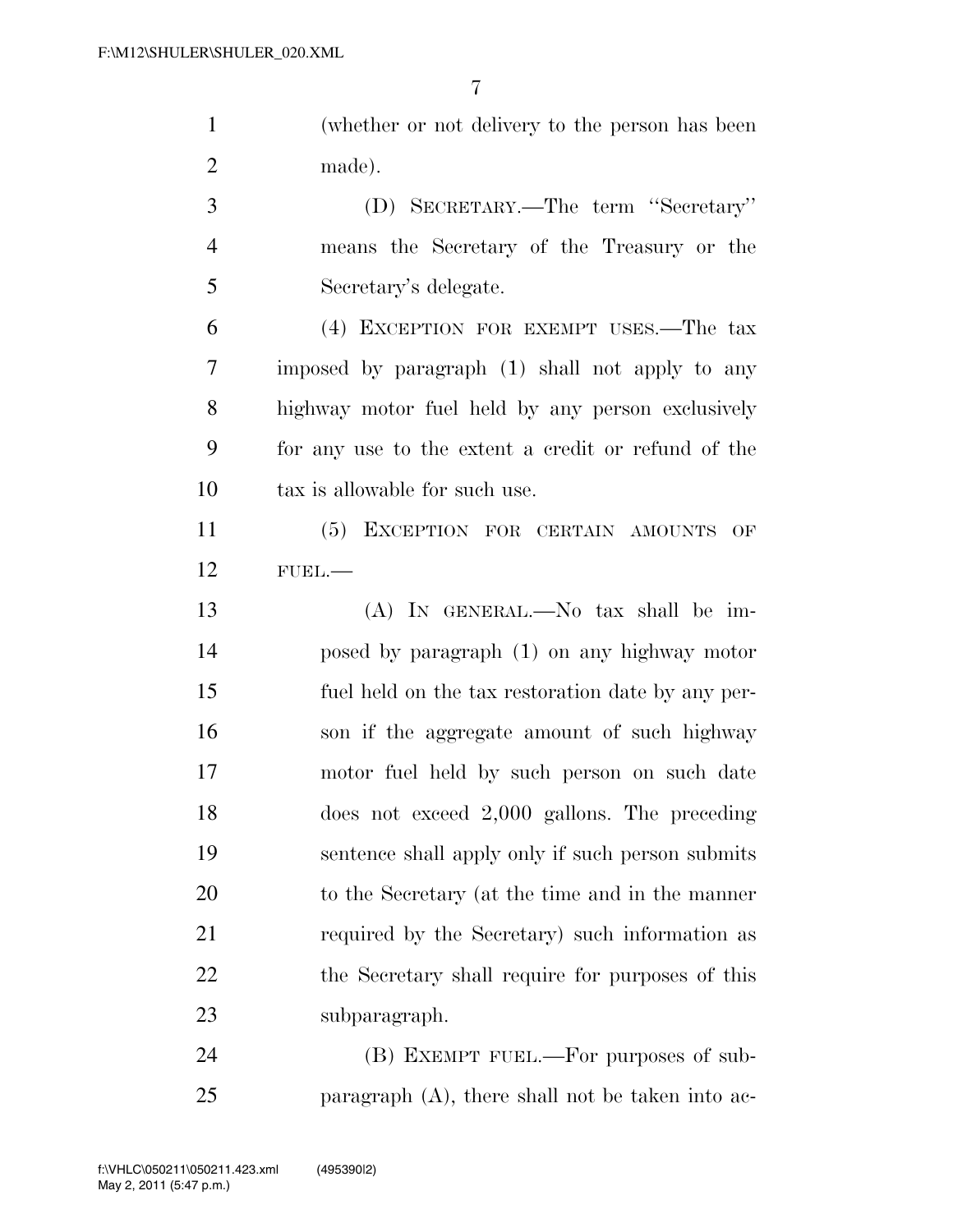| $\mathbf{1}$   | count any highway motor fuel held by any per-  |
|----------------|------------------------------------------------|
| $\overline{2}$ | son which is exempt from the tax imposed by    |
| 3              | paragraph $(1)$ by reason of paragraph $(4)$ . |
| $\overline{4}$ | (C) CONTROLLED GROUPS.—For purposes            |
| 5              | of this subsection—                            |
| 6              | (i) CORPORATIONS.                              |
| 7              | (I) IN GENERAL.—All persons                    |
| 8              | treated as a controlled group shall be         |
| 9              | treated as 1 person.                           |
| 10             | (II) CONTROLLED GROUP.—The                     |
| 11             | term "controlled group" has the                |
| 12             | meaning given to such term by sub-             |
| 13             | section (a) of section 1563 of such            |
| 14             | Code; except that for such purposes            |
| 15             | the phrase "more than 50 percent"              |
| 16             | shall be substituted for the phrase "at        |
| 17             | least 80 percent" each place it ap-            |
| 18             | pears in such subsection.                      |
| 19             | NONINCORPORATED<br>(ii)<br><b>PERSONS</b>      |
| 20             | UNDER COMMON CONTROL.—Under regula-            |
| 21             | tions prescribed by the Secretary, prin-       |
| 22             | ciples similar to the principles of subpara-   |
| 23             | $graph(A)$ shall apply to a group of per-      |
| 24             | sons under common control if 1 or more of      |
| 25             | such persons is not a corporation.             |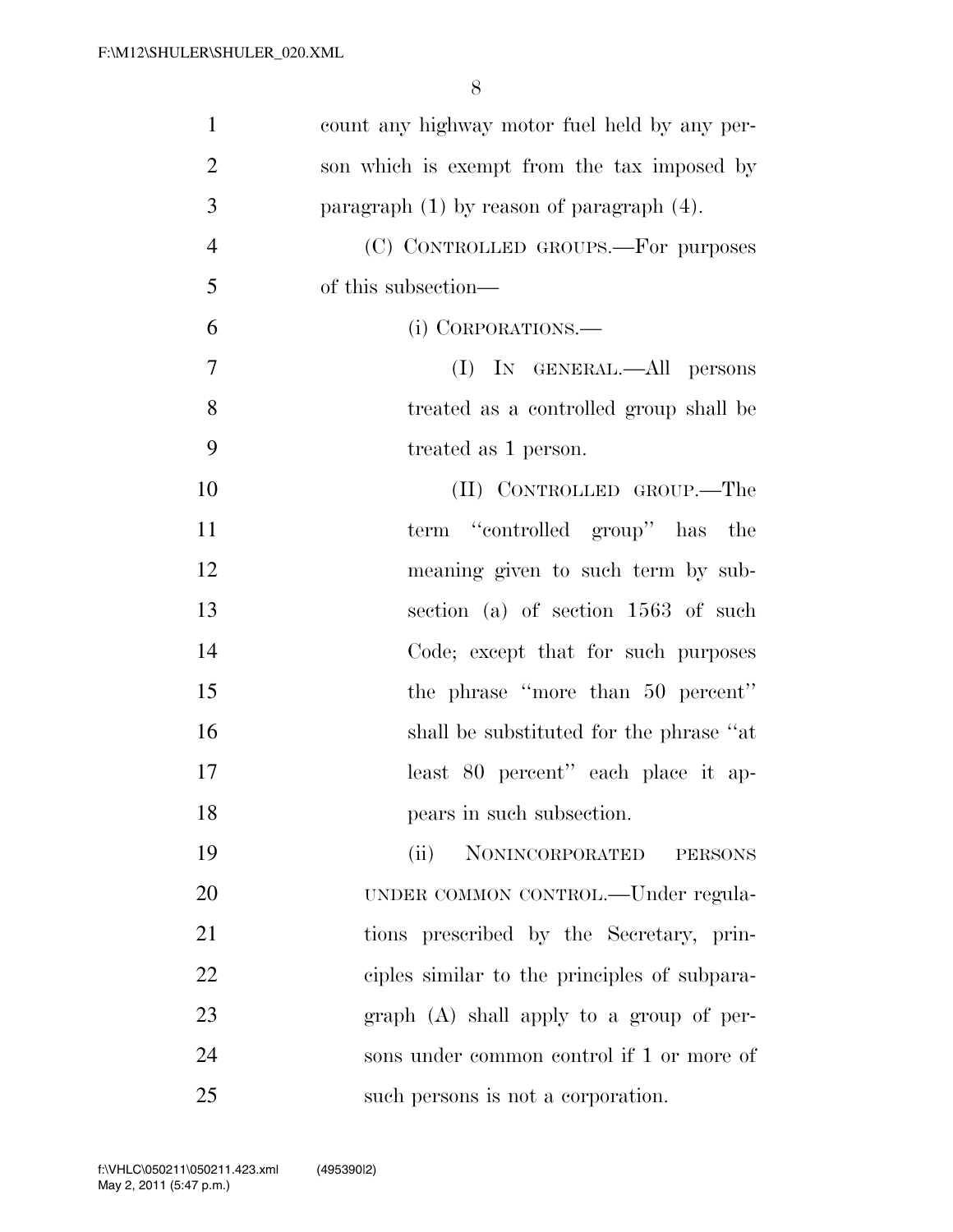(6) OTHER LAWS APPLICABLE.—All provisions of law, including penalties, applicable with respect to the taxes imposed by section 4081 of such Code shall, insofar as applicable and not inconsistent with the provisions of this subsection, apply with respect to the floor stock taxes imposed by paragraph (1) to the same extent as if such taxes were imposed by such section.

### **SEC. 302. AMORTIZATION OF GEOLOGICAL AND GEO-PHYSICAL EXPENDITURES.**

 (a) IN GENERAL.—Subparagraph (A) of section 167(h)(5) of the Internal Revenue Code of 1986 is amend- ed by inserting ''(and for the 1-year period beginning on the date of enactment of the Putting the Gulf of Mexico Back to Work Act, any company which is not a small, independent oil and gas company)'' after ''major inte-grated oil company,''.

 (b) CONFORMING AMENDMENT.—The heading for paragraph (5) of section 167(h) of such Code is amended by inserting ''AND OTHER LARGE TAXPAYERS''.

 (c) EFFECTIVE DATE.—The amendments made by this section shall apply to amounts paid or incurred after the date of the enactment of this Act.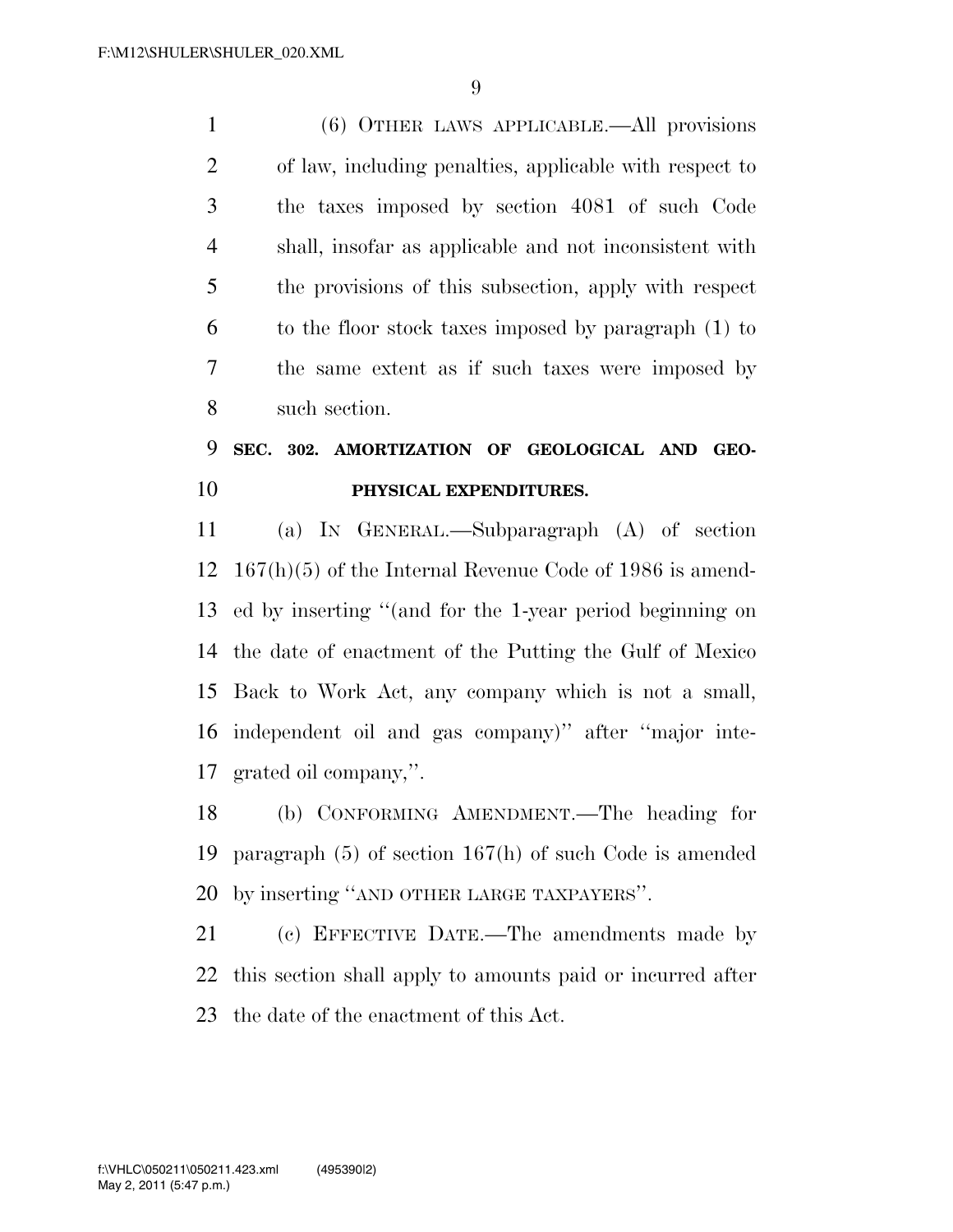### **SEC. 303. PRODUCING OIL AND GAS FROM MARGINAL WELLS.**

 (a) IN GENERAL.—Section 45I of the Internal Rev- enue Code of 1986 is amended by adding at the end the following new subsection:

 ''(e) EXCEPTION FOR TAXPAYER WHO IS NOT SMALL, INDEPENDENT OIL AND GAS COMPANY.—

8 "(1) IN GENERAL.—In the case of the first tax- able year beginning after the date of the enactment of the Putting the Gulf of Mexico Back to Work Act, subsection (a) shall not apply to any taxpayer which is not a small, independent oil and gas company.

13 "(2) AGGREGATION RULE.—For purposes of paragraph (1), all persons treated as a single em- ployer under subsections (a) and (b) of section 52 shall be treated as 1 person.''.

 (b) EFFECTIVE DATE.—The amendment made by subsection (a) shall apply to credits determined for taxable years beginning after the date of the enactment of this Act.

#### **SEC. 304. ENHANCED OIL RECOVERY CREDIT.**

 (a) IN GENERAL.—Section 43 of the Internal Rev- enue Code of 1986 is amended by adding at the end the following new subsection:

25 "(f) EXCEPTION FOR TAXPAYER WHO IS NOT SMALL, INDEPENDENT OIL AND GAS COMPANY.—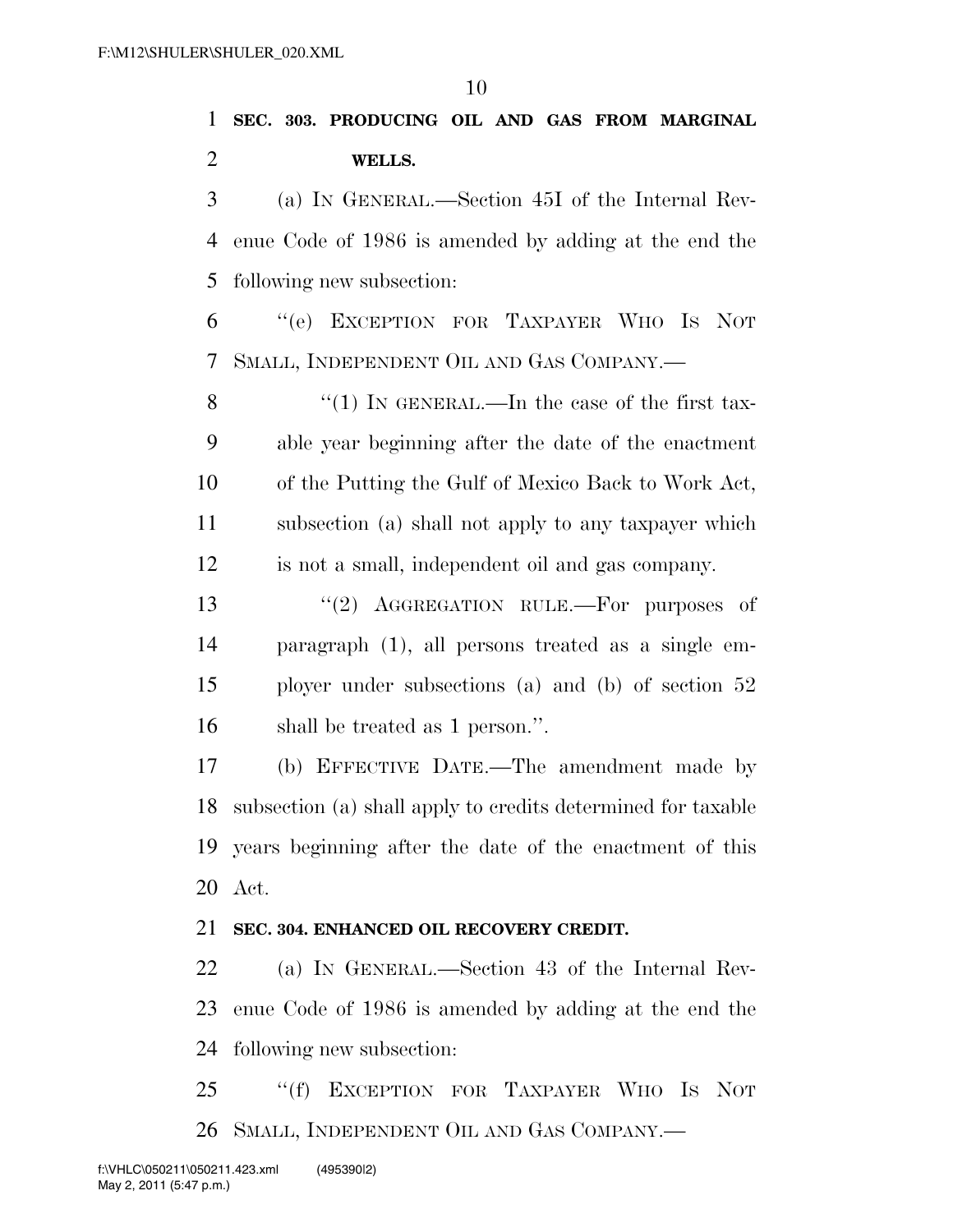1 ''(1) In GENERAL.—In the case of the first tax- able year beginning after the date of the enactment of the Putting the Gulf of Mexico Back to Work Act, subsection (a) shall not apply to any taxpayer which is not a small, independent oil and gas company.

 $(2)$  AGGREGATION RULE.—For purposes of paragraph (1), all persons treated as a single em- ployer under subsections (a) and (b) of section 52 shall be treated as 1 person.''.

 (b) EFFECTIVE DATE.—The amendments made by this section shall apply to amounts paid or incurred in tax- able years beginning after the date of the enactment of this Act.

### **SEC. 305. INTANGIBLE DRILLING AND DEVELOPMENT COSTS IN THE CASE OF OIL AND GAS WELLS.**

 (a) IN GENERAL.—Subsection (c) of section 263 of the Internal Revenue Code of 1986 is amended by adding at the end the following new sentence: ''This subsection shall not apply to amounts paid or incurred by a taxpayer for the 1-year period beginning on the date of the enact- ment of the Putting the Gulf of Mexico Back to Work Act which is not a small, independent oil and gas com- pany, determined by deeming all persons treated as a sin- gle employer under subsections (a) and (b) of section 52 as 1 person.''.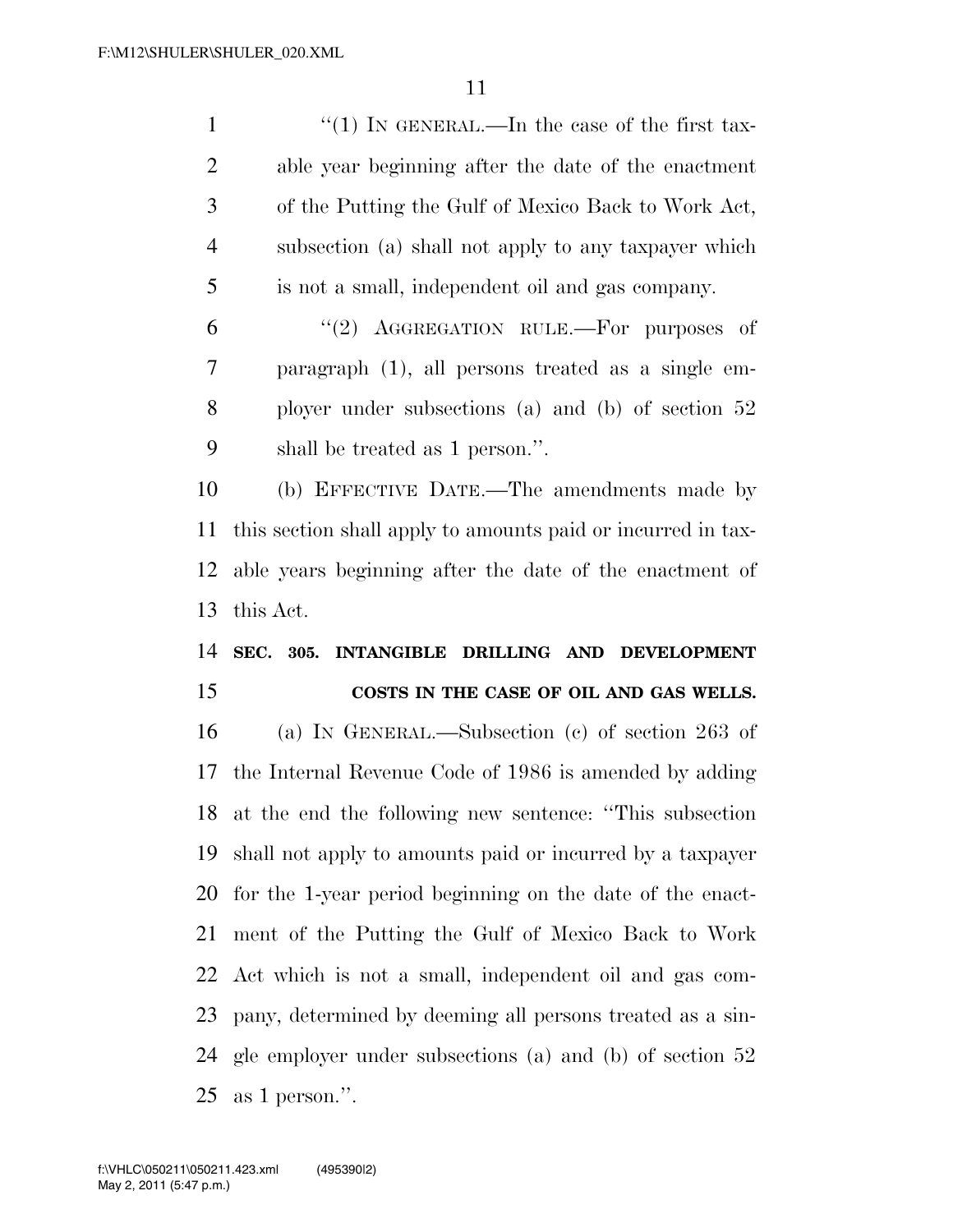(b) EFFECTIVE DATE.—The amendment made by this section shall apply to amounts paid or incurred in tax- able years beginning after the date of the enactment of this Act.

**SEC. 306. PERCENTAGE DEPLETION.** 

 (a) IN GENERAL.—Section 613A of the Internal Rev- enue Code of 1986 is amended by adding at the end the following new subsection:

 ''(f) EXCEPTION FOR TAXPAYER WHO IS NOT SMALL, INDEPENDENT OIL AND GAS COMPANY.—

 $\frac{1}{1}$  IN GENERAL.—In the case of the first tax- able year beginning after the date of the enactment of the Putting the Gulf of Mexico Back to Work Act, this section and section 611 shall not apply to any taxpayer which is not a small, independent oil and gas company.

17 "(2) AGGREGATION RULE.—For purposes of paragraph (1), all persons treated as a single em- ployer under subsections (a) and (b) of section 52 shall be treated as 1 person.''.

21 (b) CONFORMING AMENDMENT. Section  $613A(c)(1)$  of such Code is amended by striking ''subsection (d)'' and inserting ''subsections (d) and (f)''.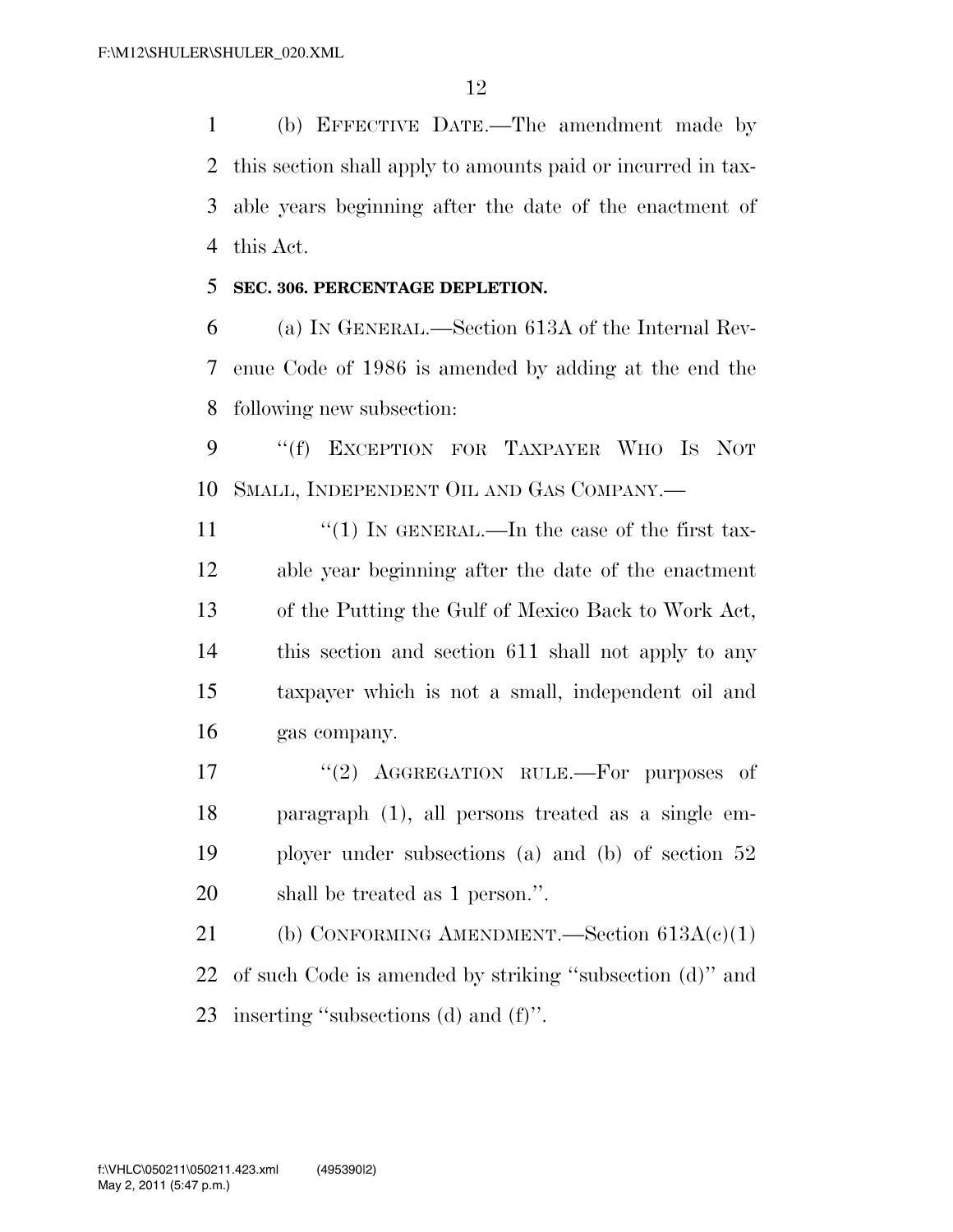(c) EFFECTIVE DATE.—The amendment made by this section shall apply to taxable years beginning after the date of the enactment of this Act.

#### **SEC. 307. TERTIARY INJECTANTS.**

 (a) IN GENERAL.—Section 193 of the Internal Rev- enue Code of 1986 is amended by adding at the end the following new subsection:

8 "(d) EXCEPTION FOR TAXPAYER WHO IS NOT SMALL, INDEPENDENT OIL AND GAS COMPANY.—

 $\frac{u(1)}{N}$  IN GENERAL.—In the case of the first tax- able year beginning after the date of the enactment of the Putting the Gulf of Mexico Back to Work Act,subsection (a) shall not apply to any taxpayer which is not a small, independent oil and gas com-pany.

 ''(2) EXCEPTION FOR QUALIFIED CARBON DI- OXIDE DISPOSED IN SECURE GEOLOGICAL STOR- AGE.—Paragraph (1) shall not apply in the case of any qualified tertiary injectant expense paid or in- curred for any tertiary injectant is qualified carbon dioxide (as defined in section 45Q(b)) which is dis- posed of by the taxpayer in secure geological storage 23 (as defined by section  $45Q(d)$ ).

24 "(3) AGGREGATION RULE.—For purposes of paragraph (1), all persons treated as a single em-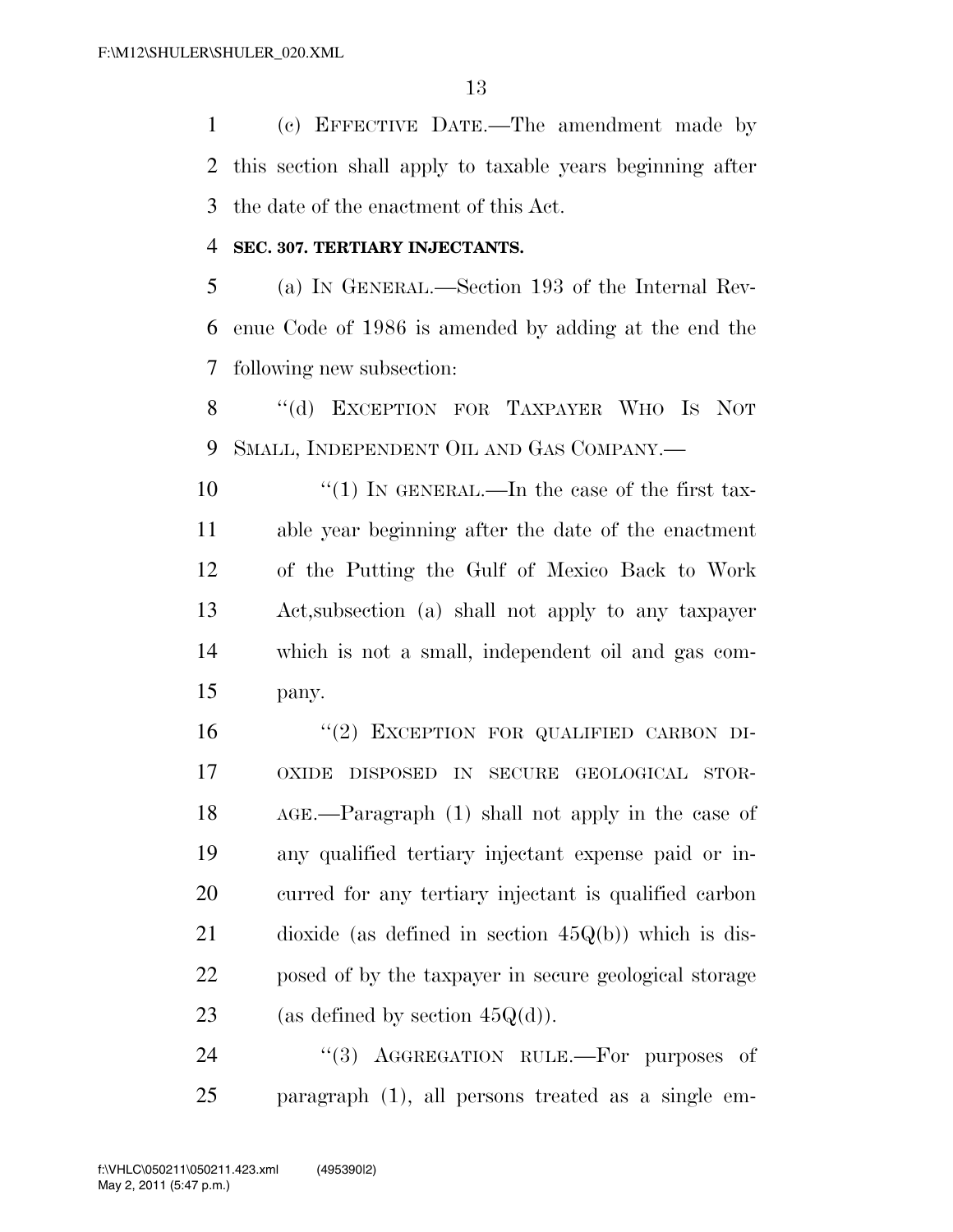| $\mathbf{1}$   | ployer under subsections (a) and (b) of section $52$         |
|----------------|--------------------------------------------------------------|
| $\overline{2}$ | shall be treated as 1 person.".                              |
| 3              | (b) EFFECTIVE DATE.—The amendment made by                    |
| $\overline{4}$ | this section shall apply to expenses incurred after the date |
| 5              | of the enactment of this Act.                                |
| 6              | SEC. 308. PASSIVE ACTIVITY LOSSES AND CREDITS LIM-           |
| 7              | ITED.                                                        |
| 8              | (a) IN GENERAL.—Paragraph $(3)$ of section $469(e)$          |
| 9              | of the Internal Revenue Code of 1986 is amended by add-      |
| 10             | ing at the end the following:                                |
| 11             | "(C) EXCEPTION FOR TAXPAYER WHO IS                           |
| 12             | NOT SMALL, INDEPENDENT OIL AND GAS COM-                      |
| 13             | PANY.-                                                       |
| 14             | "(i) IN GENERAL.—In the case of the                          |
| 15             | first taxable year beginning after the date                  |
| 16             | of the enactment of the Putting the Gulf                     |
| 17             | of Mexico Back to Work Act, subpara-                         |
| 18             | graph (A) shall not apply to any taxpayer                    |
| 19             | which is not a small, independent oil and                    |
| 20             | gas company.                                                 |
| 21             | "(ii) AGGREGATION RULE.—For pur-                             |
| 22             | poses of clause (i), all persons treated as                  |
| 23             | a single employer under subsections (a)                      |
| 24             | and (b) of section $52$ shall be treated as 1                |
| 25             | person.".                                                    |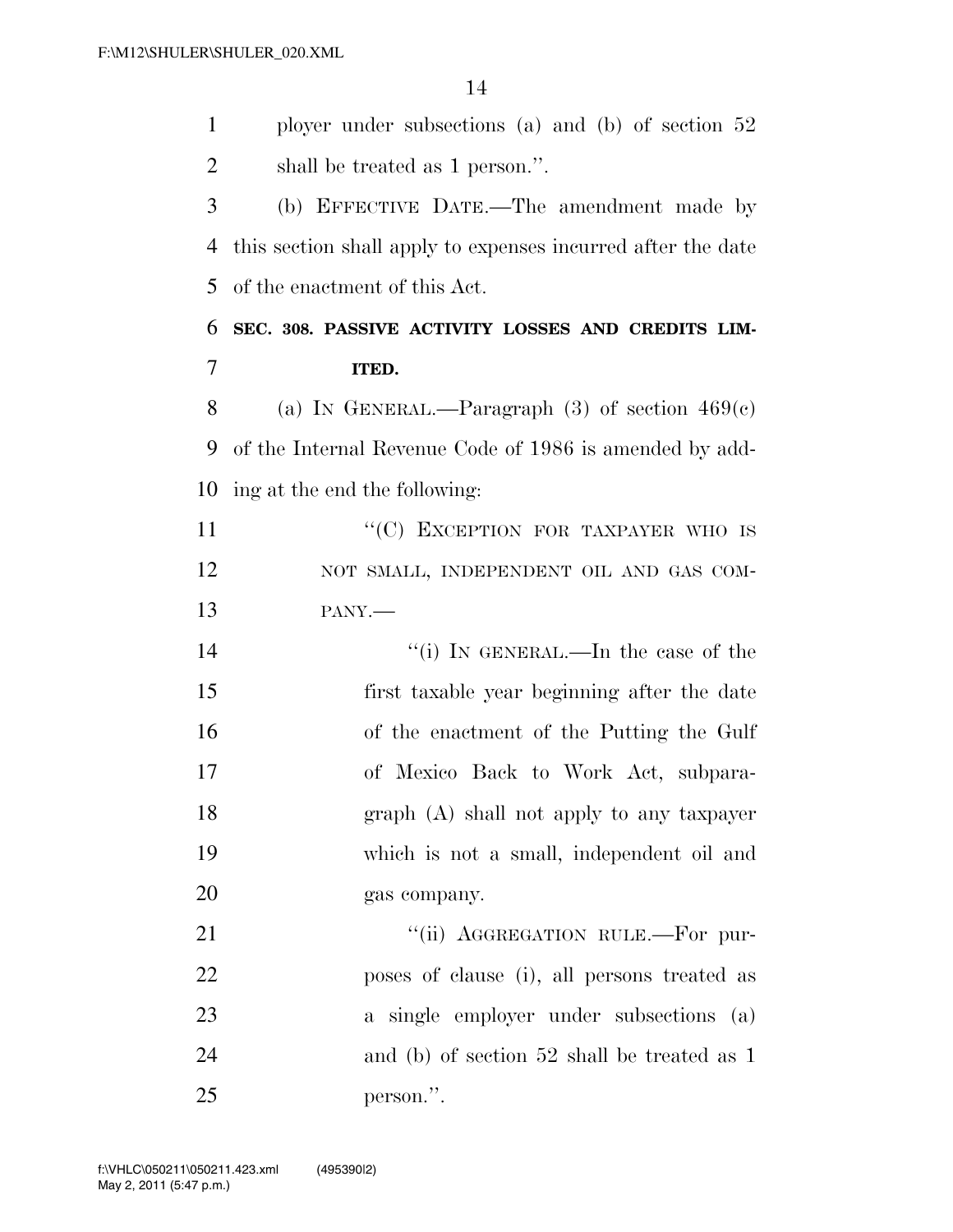#### **SEC. 309. INCOME ATTRIBUTABLE TO DOMESTIC PRODUC-**

#### **TION ACTIVITIES.**

 (a) IN GENERAL.—Section 199 of the Internal Rev- enue Code of 1986 is amended by adding at the end the following new subsection:

 ''(e) EXCEPTION FOR TAXPAYER WHO IS NOT SMALL, INDEPENDENT OIL AND GAS COMPANY.—In the case of the first taxable year beginning after the date of the enactment of the Putting the Gulf of Mexico Back to Work Act, subsection (a) shall not apply to the income derived from the production, transportation, or distribu- tion of oil, natural gas, or any primary product (within 13 the meaning of subsection  $(d)(9)$  thereof by any taxpayer which is an oil and gas company which is not a small, independent oil and gas company.''.

 (b) EFFECTIVE DATE.—The amendment made by this section shall apply to taxable years beginning after the date of the enactment of this Act.

 **SEC. 310. PROHIBITION ON USING LAST-IN, FIRST-OUT AC- COUNTING FOR MAJOR INTEGRATED OIL COMPANIES.** 

 (a) IN GENERAL.—Section 472 of the Internal Rev-enue Code of 1986 is amended by adding at the end the

following new subsection:

 ''(h) CERTAIN OIL COMPANIES.—Notwithstanding any other provision of this section, an oil and gas company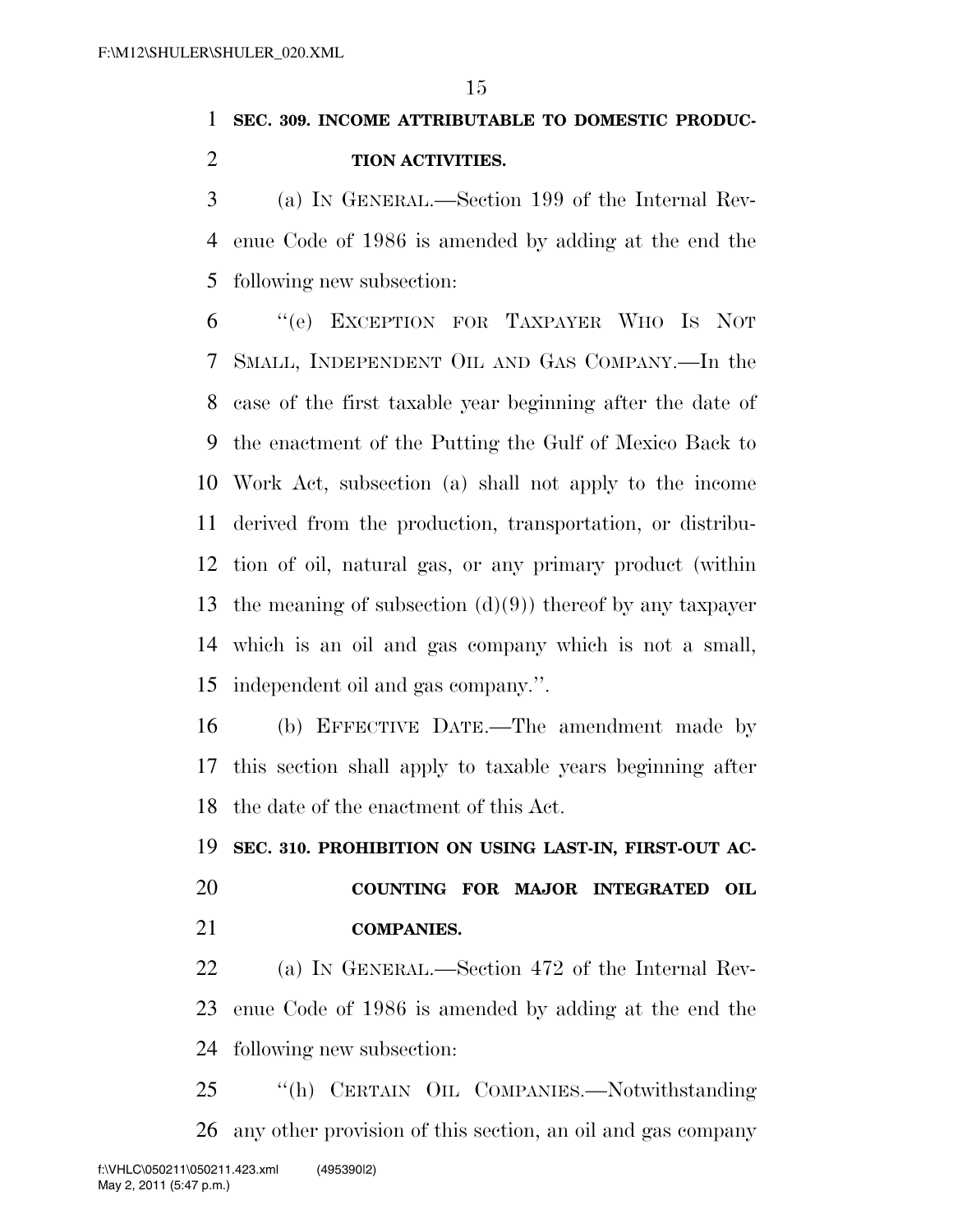which is not a small, independent oil and gas company may not use the method provided in subsection (b) in inventorying of any goods.''. (b) EFFECTIVE DATE AND SPECIAL RULE.— (1) IN GENERAL.—The amendment made by subsection (a) shall apply to taxable years beginning after the date of the enactment of this Act. 8 (2) CHANGE IN METHOD OF ACCOUNTING.—In the case of any taxpayer required by the amendment made by this section to change its method of ac- counting for its first taxable year beginning after the date of the enactment of this Act— (A) such change shall be treated as initi- ated by the taxpayer, (B) such change shall be treated as made with the consent of the Secretary of the Treas- ury, and (C) the net amount of the adjustments re-quired to be taken into account by the taxpayer

under section 481 of the Internal Revenue Code

of 1986 shall be taken into account ratably over

a period (not greater than 8 taxable years) be-

ginning with such first taxable year.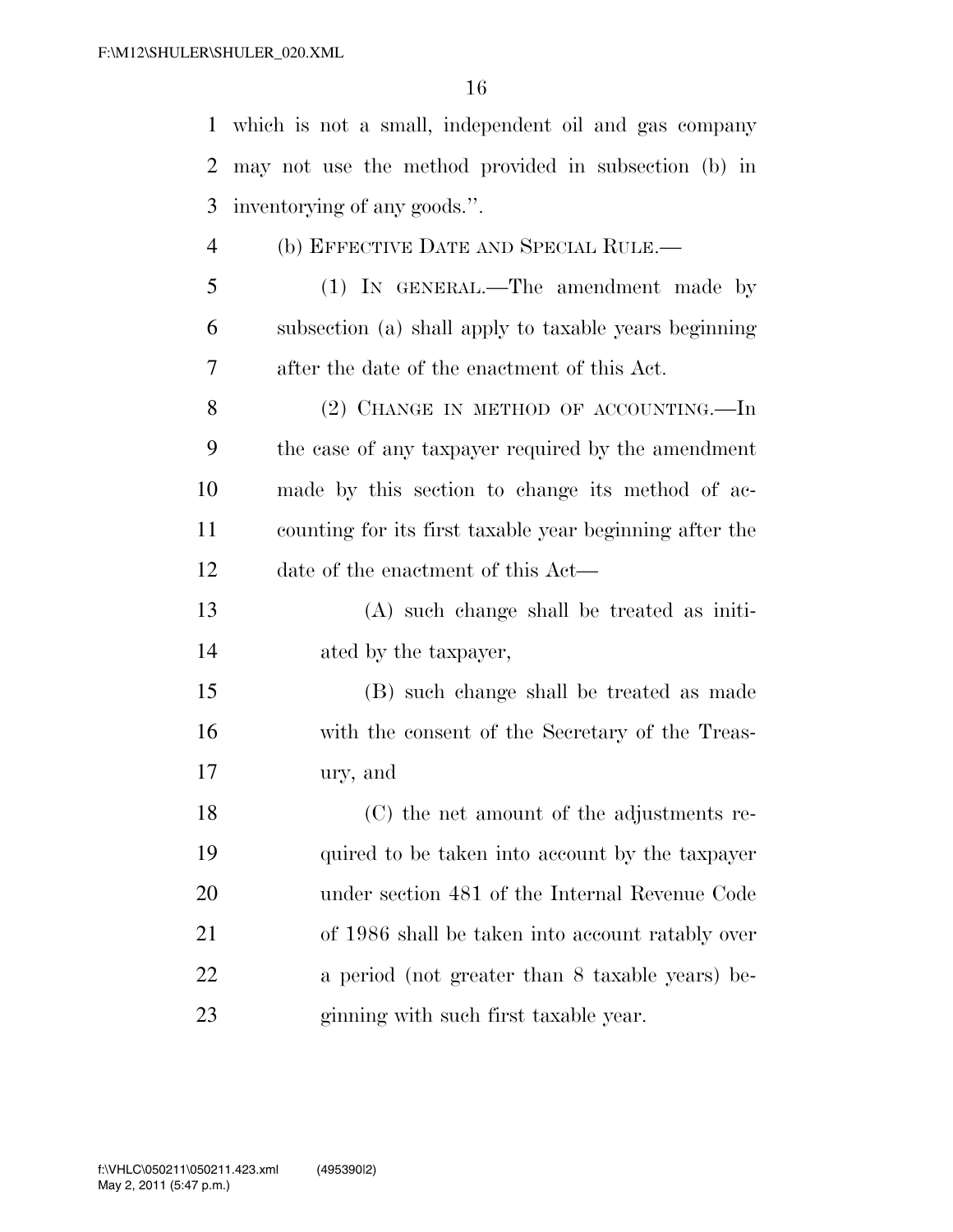# **SEC. 311. MODIFICATIONS OF FOREIGN TAX CREDIT RULES APPLICABLE TO DUAL CAPACITY TAXPAYERS.**  (a) IN GENERAL.—Section 901 of the Internal Rev- enue Code of 1986 is amended by redesignating subsection (n) as subsection (o) and by inserting after subsection (m)

the following new subsection:

 ''(n) SPECIAL RULES RELATING TO DUAL CAPACITY TAXPAYERS.—

9 "(1) GENERAL RULE.—Notwithstanding any other provision of this chapter, any amount paid or accrued by a dual capacity taxpayer to a foreign country or possession of the United States for any period with respect to combined foreign oil and gas 14 income (as defined in section  $907(b)(1)$ ) shall not be considered a tax to the extent such amount exceeds the amount (determined in accordance with regula- tions) which would have been required to be paid if the taxpayer were not a dual capacity taxpayer.

 $(2)$  DUAL CAPACITY TAXPAYER. For pur- poses of this subsection, the term 'dual capacity tax- payer' means, with respect to any foreign country or possession of the United States, a person who—

23  $\langle (A)$  is subject to a levy of such country or possession, and

 ''(B) receives (or will receive) directly or indirectly a specific economic benefit (as deter-